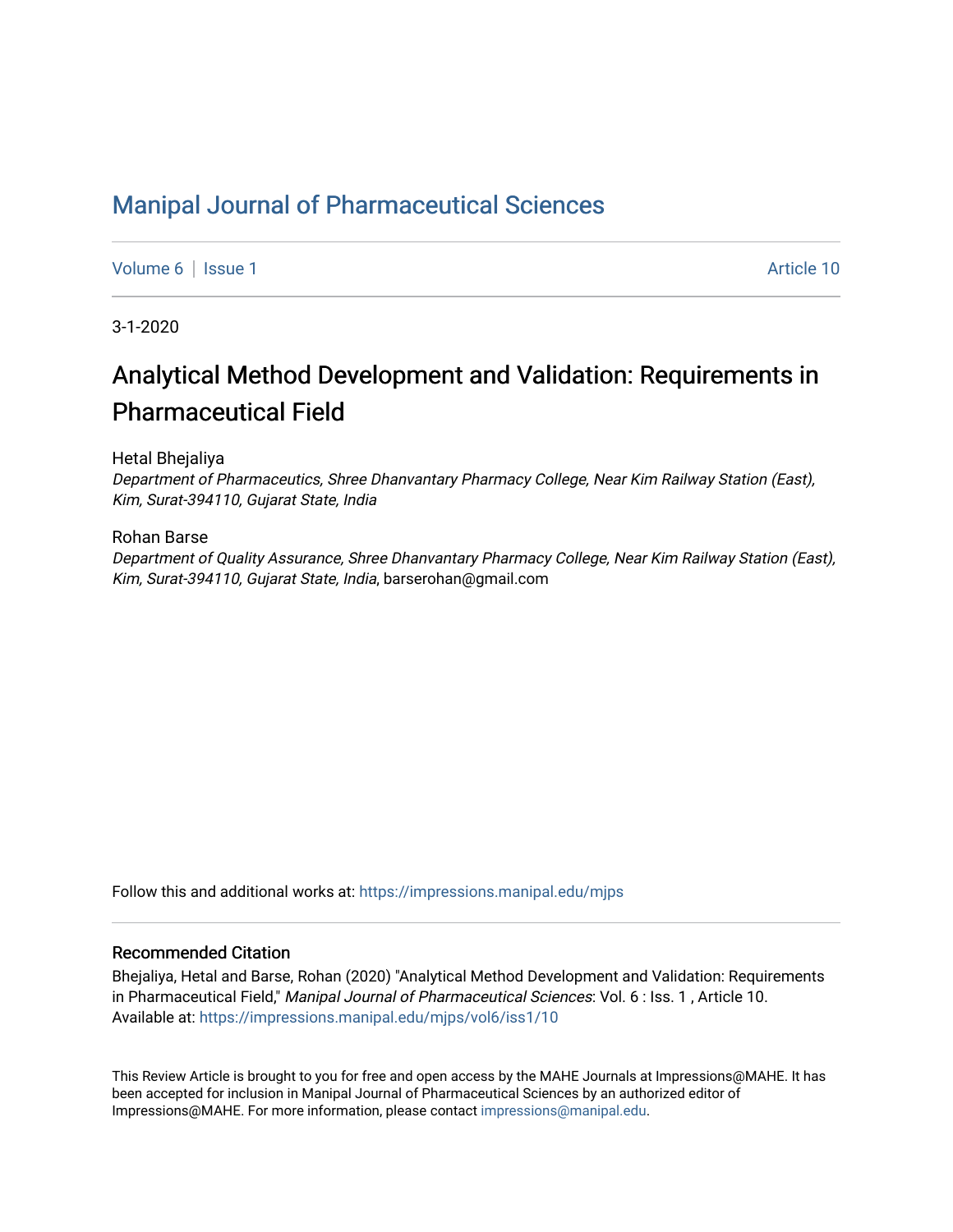# Bhenjaliya H, *et al*: Analytical Method Development and Validation: Requirements in Pharmaceutical Field Review Article

# **Analytical Method Development and Validation: Requirements in Pharmaceutical Field**

Hetal Bhenjaliya, Rohan Barse\*

Email: barserohan@gmail.com

# **Abstract**

Analytical method validation needed during the production and manufacture of drugs and such analytical procedure is sufficient for their intended purpose. The development of methods usually requires the collection of method specifications and the decision on the type of instrumentation. This needs a system of analyzing herbal products, new processes, and reactions, new compounds, active ingredients (macro analysis), residues (microanalysis), impurity profiling, etc.

**Key words:** Analyte, Qualitative, Quantitative, Standard, Validation

# **Introduction**

The creation of methods usually requires the collection of method specifications and the types of instrumentation to be determined<sup>1</sup>. It includes an analytical approach for herbal products, new processes and reactions, new ingredients, active substances (macro analysis), residues (microanalysis), impurity profiling, etc. This review article discusses the steps involved in developing and validating a drug molecule analytical approach in the pharmaceutical field $2.3$ . Analytical measurements are linked to every aspect of society and there are countless explanations as to why these measurements are made. It is obviously important to determine the correct outcome and to be able to demonstrate that it is accurate.

Some of the prominent Quality Standards organizations are<sup>5</sup>:

#### **Hetal Bhenjaliya1 , Rohan Barse2**

- *1 Department of Pharmaceutics, Shree Dhanvantary Pharmacy College,*
- *Near Kim Railway Station (East), Kim, Surat-394110, Gujarat State, India*
- *2 Department of Quality Assurance, Shree Dhanvantary Pharmacy College, Near Kim Railway Station (East), Kim, Surat-394110, Gujarat State, India*
- *\** Corresponding Author

Date of Submission: 25-07-2019, Date of Revision: 27-01-2020 Date of Acceptance: 29-01-2019

- 1. World Health Organization (WHO)
- 2. Pharmaceutical Inspection Cooperation Scheme (PIC/S)
- 3. United States Food and Drug Administration (US FDA)
- 4. The International Conference for Harmonization (ICH)
- 5. Current Good Manufacturing Practice (cGMP) regulations
- 6. Good Laboratory Practice (GLP) regulations.
- 7. Pharmaceutical Inspection Cooperation Scheme (PIC/S)

# **Reasons valid for developing new analytical process**

- 1. Costly reagents and solvents required current analytical procedures. It also requires burdensome extraction procedures and separation.
- 2. Existing methods may be unreliable.
- 3. A similar sample matrix may not contain a suitable method for a specific analyte.
- 4. Existing technologies could be too complicated, cumbersome, not easily automated.
- 5. Current techniques may not have been appropriately resilient.
- 6. Cannot consider analytical methods for quantifying the analyte in biological fluids

**How to cite this article:** Bhenjaliya H, Barse R. Analytical Method Development and Validation: Requirements in Pharmaceutical Field. *MJPS* 2020; 6(1): 60-65.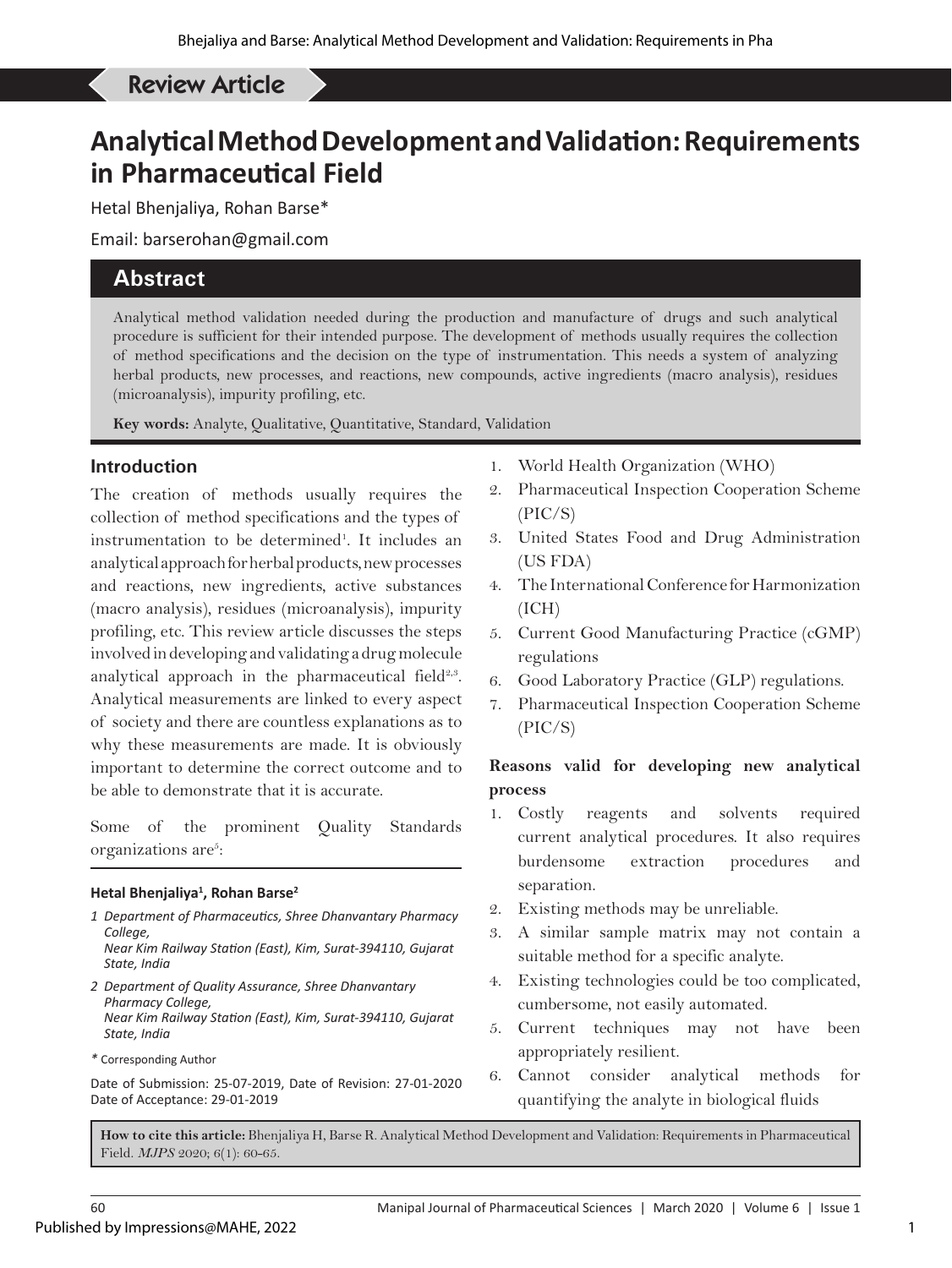#### Manipal Journal of Pharmaceutical Sciences, Vol. 6 [2022], Iss. 1, Art. 10

#### Bhenjaliya H, *et al*: Analytical Method Development and Validation: Requirements in Pharmaceutical Field

#### **Goals for a new or better theoretical process**

- 1. Direct transmission of qualitative or quantitative data to laboratory computers for assessment, analysis, printing, and transmission via a network to other locations.
- 2. Sample preparation reducing the time, energy, materials and sample volume consumed by using simple quality assurance and quality control procedures reduced costs per analysis.
- 3. Qualitative description of special interest analytes, with some structural details.
- 4. Upon installation of the instrumentation and consideration of analyte parameters, the specifications should be used to further build, refine and test the system.

#### **Steps in the analytical method development6**

#### **1. Analyte standard characterization**

- While analyzing multiple components in the sample matrix, the number of components that pose the data is noted, and normal usability is calculated.
- Sample stability methods such as spectroscopic, high performance liquid chromatography (HPLC), gas chromatography (GC), mass spectrometry (MS), etc.
- Consider the availability of standards for degradation products, possible impurities and synthetic precursors. The purity of all standards to be used in method development should be established and documented.

#### **2. Method requirements**

- Find the aims or parameters of the analytical methods to be set and describe the figures of the analytical merit.
- Additional criteria (time, energy, effort, time of analysis, available tools) tool limitations (pressure and solvents) and cost per analysis

#### **3**. **Literature search and prior methodology**

• Consider the objectives of the analytical methods to be established and all literature information relating to the drug is checked for relevant books, articles, United State Pharmacopoeia/ National Formulary (USP/NF), Association of analytical communitiesand American society for testing

and materials publications for physicochemical properties, synthesis, solubility, and correct analytical methods.

• To decide if any analytical work on the analyte has ever been carried out within the company, and if so, to collect data, findings, records, memos, and publications.

#### **4. Choosing a method**

- If no methods are available to investigate the analyte to be analyzed in the past.
- Adopt sample preparation and instrument conditions (e.g. HPLC) wherever possible to take advantage of the latest methods and technologies.

#### **5. Instrument setup and initial studies**

- Installation, function and performance evaluation of the instrumentation in respect of laboratory standard operating procedures shall be verified by defining the appropriate instrumentation
- Starting with an accurate, proven norm is essential, rather than a complex matrix of samples.

#### **6. Optimization**

- If initial analytical results are less than optimal, start the optimization cycle, keeping the method's goal in mind. If necessary, using computer-based optimization tools.
- Pay special attention to experimental design during optimization.

# **7. Demonstration of investigative data of value with standards**

- First, give customized empirical merit figures for the rule, before dealing with the actual research. The norm can not meet the required figures of empirical validity, and the study of the sample is futile.
- If the analytical merit figures are standardized and recorded, including standardization of items such as integration parameters and any statistical data treatment (when necessary), then sample analysis can start.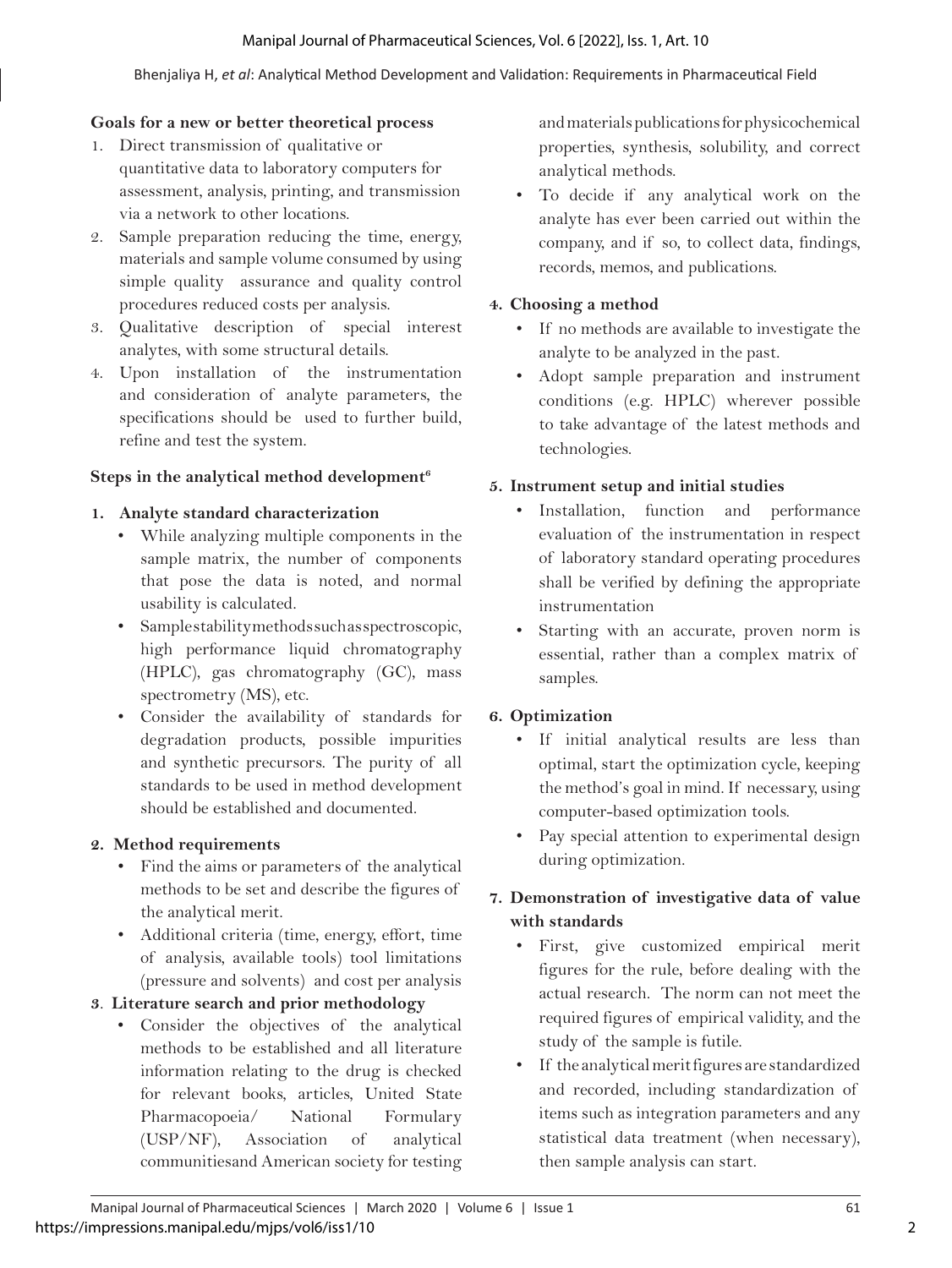#### Bhejaliya and Barse: Analytical Method Development and Validation: Requirements in Pha

Bhenjaliya H, *et al*: Analytical Method Development and Validation: Requirements in Pharmaceutical Field

# **8. Evaluation of proven methods with actual samples: Derivation of figures of merit**

- Working with actual samples, conduct sample preparation steps to ensure analyte peak detection capability apart from any other possible interferences and contaminants.
- Ideally, a "dilute and shoot" sample preparation will minimize the time and cost of the overall analysis. At the same time, one must remember to provide an injection solution that is compatible with the HPLC/ MS system.

#### **9. Validation of figures of merit**

- Validate the method once it has been developed and optimized. Regulatory laboratories (FDA) perform method validation by evaluating and documenting the USP.
- The eight parameters of method validation namely accuracy, linearity, range, limit of detection (LOD), limit of quantification (LOQ), specificity, ruggedness and sturdiness.

#### **10. Determination of percentage of sample recovery and quantitative sample analysis**

• An average percentage of the recovery in a sample matrix of spiked, genuine standard drug that contains no analyte. Recovery optimization has to be shown from sample to sample for reproducibility (average ± standard deviation)

#### **11. Method validation**

- Perform zero blind studies to demonstrate that known levels can be accurately and precisely determined in a real sample.
- Perform double-blind studies to further demonstrate the quantitative accuracy and precision of the overall method.
- Demonstrate repeatability of analytical results, within a single laboratory.
- Demonstrate analytical figures of merit reproducibility (ruggedness), from lab to lab, analyst to analyst, instrument to instrument, and so on, as required.
- Carry out additional analysis using the analyte's credible sample matrix selected reaction monitoring (SRM)of major interest. If there

is no SRM available, have one synthesized outside, contract laboratory that will guarantee composition authenticity and identity.

#### **12. Preparation of written protocols and procedures**

- Ensure that all necessary and sufficient details of the method are stated so that other labs can reproduce, as closely as possible, the experimental conditions.
- Provide specific suppliers, addresses, catalog numbers, batch numbers, purity levels, and any other unique identifying features that will ensure that other analysts obtain the exact items to duplicate the method.

# **13. Transfer of method technology to outside laboratories: Interlaboratory collaborative studies**

• Continue method validation (ruggedness) outside the original laboratory by performing interlaboratory collaborative studies. interlaboratory studies can be accomplished by splitting known, authenticated samples and dispensing them to other laboratories while providing them with a complete procedure of the overall, final method.

#### **14. Comparison of interlaboratory studies**

• Summarize and statistically compare validation results from interlaboratory collaborative studies to demonstrate whether the method can be transferred to other facilities and provide similar accuracy and precision of the quantitative results.

## **15. Preparation of summary report on overall method validation results**

- Prepare a summary report that includes results from all laboratories where the method was employed, with qualitative and quantitative results statistically treated.
- **16. Summary report of final method procedures and results, and preparation of journal article for submission.**

# *Sampling collection for the development of an analytical tool*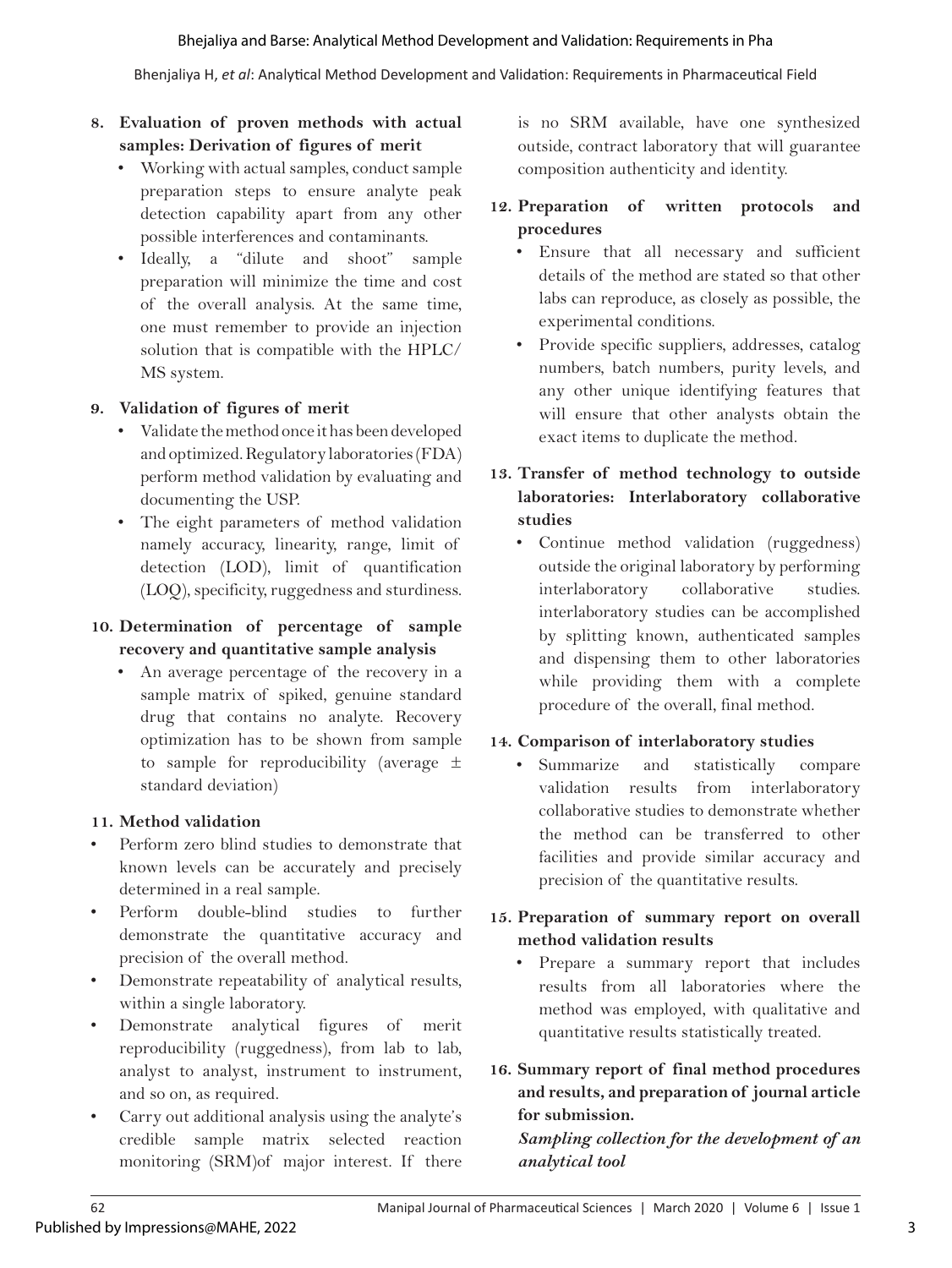#### Bhenjaliya H, *et al*: Analytical Method Development and Validation: Requirements in Pharmaceutical Field

Make the quantification of impurities accurate at low levels which is essential in defining the quality of pharmaceutical products. To that end, a great deal of time is devoted to developing methods to meet these needs. The first step of this development project must be to define and gather a set of samples containing any potential and actual impurities that need to be assessed by the purity method. With this set in hand, subsequent development experiments can assure that a method or methods can accurately and completely determine the purity of a pharmaceutical product.

This paper provides detailed guidance in selecting the set of samples that contain the compounds of interest that must be quantified at low levels for a pharmaceutical product. A list of potential components and their sources is provided. Guidance is given on sample-screening techniques and when to eliminate samples that are redundant or unnecessary. Finally, techniques are outlined to enrich and combine samples in order to minimize the sample set.

#### **Method Development in Chromatography 7** *Problems in method development*

- 1. Stored samples are initially accurate but slowly become inaccurate with low bias
- 2. Absorption issue: A serially diluted curve is concave. The response factors drop with decreasing concentration. An increased exposure due to the number of dilutions, surface area contact, and time may cause this problem
- 3. Homogeneity: The sample to be analyzed gets partitioned**.**

The detector must then be selected to provide the required sensitivity, the necessary. These are some of the basic options, but there are many others to make, such as an internal or external standard, the sampling process, the need for gradient elution or temperature programming, sensitivity to detectors, etc. The efficient implementation of the system includes expertise in chromatographic science and comprehensive practical experience.

#### *Spectrophotometric methods*

These approaches are reliable and consistent with good reproducibility but due to costly instrumentation, reagent, and expertise the cost of the study is quite high. Such methods are reliable and consistent with good reproducibility, but the pharmaceutical analyst also takes into consideration a situation where concentration of one or more substances is required in samples known to contain other absorbent substances that may interfere with the assay.

If the sampling method is known, the interfering material's identity and concentration is known, and the degree of interference may be measured in the study. The analyst has a number of modifications to the basic spectrophotometric technique which can eliminate some sources of interference and allow all absorbing components to be measured accurately. Some changes to the basic procedure can be made if certain criteria are met. The basis of all the spectrophotometric techniques for multicomponent samples is the possessions that at all wavelengths:

- The sum of absorption of the individual components is the absorption of a solution.
	- or
- Precise absorption is the difference between the overall absorption of the sample cell solution and that of the reference cell solution.

There are various spectrophotometric methods available that can be used to test a mixture sample. They can be used according to methods:

- Difference spectrophotometry
- Derivative spectrophotometric method
- Method for absorbing the ratio (Q-Absorbance method)
- Simultaneous equation method

#### *Assay bias and factor for the response of analytes*

All analytical procedures are associated with a number of biases, particularly biological assays, that test for biopharmaceutical purity, potency, and molecular interactions. Adequate reference criteria may also not be readily available, as the commodity may be one of a kind. The most difficult part of the production and testing process can be determining the accuracy and bias of the assay. Comparing the findings of the new method with those of the old method often only makes sense when controlling for bias in the test.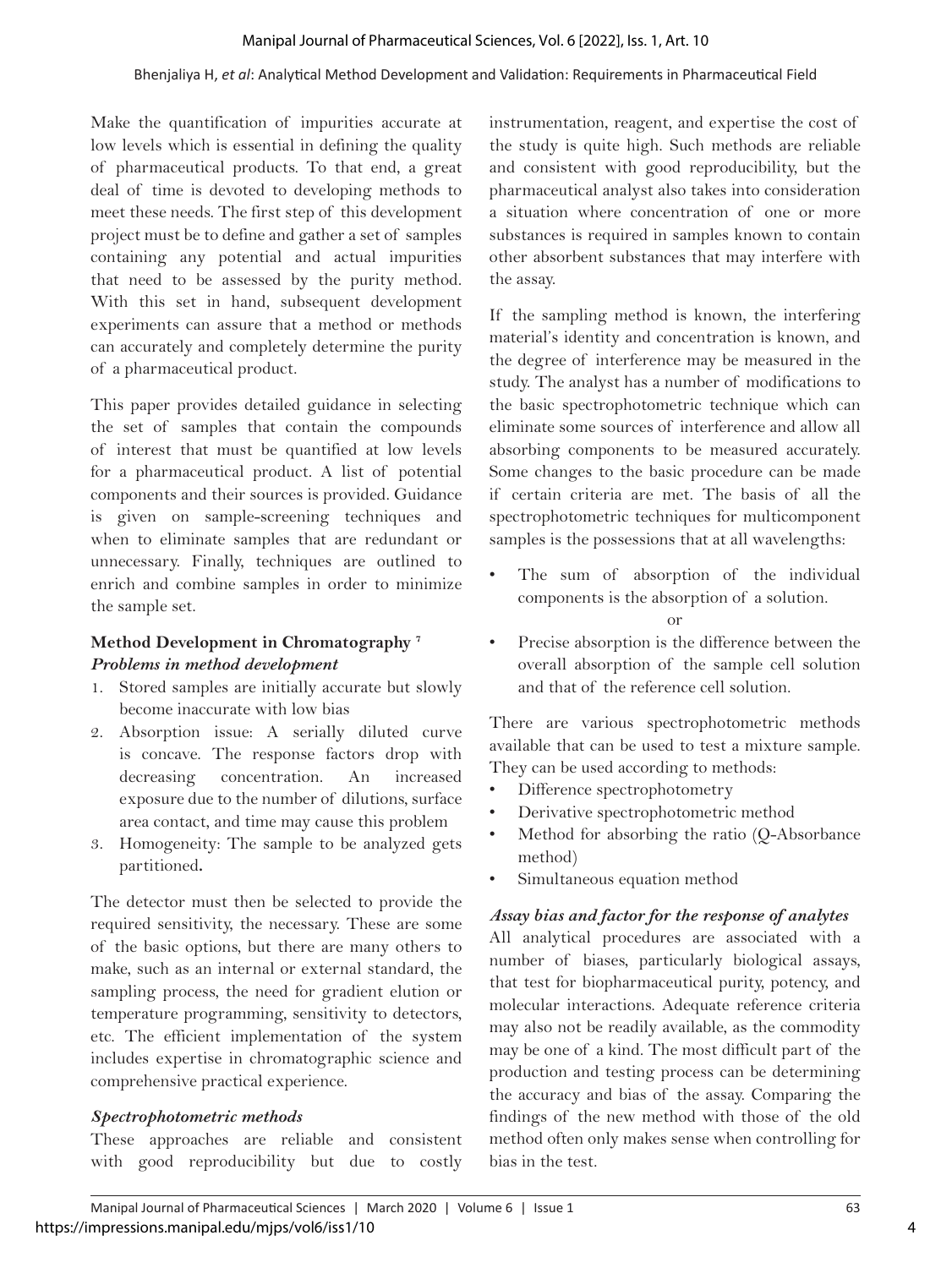Bhenjaliya H, *et al*: Analytical Method Development and Validation: Requirements in Pharmaceutical Field

#### *Stability*

The detection limit for a single analytical technique is the lowest analyte quantity in a sample that can be detected. The standard deviation of the response and the slope can be measured visually, by signal to noise ratio. Only analytical procedures that show baseline noise can be added to the detection limit signal to the noise method. Comparison of measured signals from samples with identified analyte concentrations with those from blank samples and the minimum level at which the analyte can be detected reliably. A signal-to-noise ratio of 3 or 2:1 is generally deemed appropriate for the detection limit estimate. The Detection Limit (DL) can be represented as DL=3.3  $\pi$ /S where, while the answer is standard deviation, the calibration curve slope is S. The slope S can be estimated from the analyte's calibration curve. It can be measured in a variety of ways, depending on the standard deviation of the blank and the calibration curve.

## **The USP eight steps of method validation8**

- Detection limit
- Quantitation limit
- precision
- linearity & size
- robustness
- **Accuracy**

#### **Validation parameters for ICH method8,9**

- Accuracy
- Detection limit
- Quantitation limit
- Specificity
- **Linearity**
- Distance
- Robustness
- Adaptability to the device

The assay validation carried out as per the parameters mentioned below<sup>10,11,12</sup>.

The process type and its intended use determines the parameter to be investigated. The USP divide analytical method into:

- 1. Determination of performance characteristics.
- 2. Main components or active ingredients quantified

3. The determination of impurities or products for degradation

| Analytical<br>performance<br>parameter | Assay<br>category | Assay<br>category<br>L<br>Q |   | Assay<br>category 3 |
|----------------------------------------|-------------------|-----------------------------|---|---------------------|
| Accuracy                               | Y                 | Y                           |   | ₩                   |
| Precision                              | Y                 | Y                           | N | Y                   |
| Specificity                            | Y                 | Y                           | Y | ₩                   |
| <b>LOD</b>                             | N                 | N                           | Y | ₩                   |
| LOQ                                    | N                 | Y                           | N | ⋇                   |
| Linearity                              | Y                 | Y                           | N | ₩                   |
| Range                                  | Y                 | Y                           | ₩ | ₩                   |
| Ruggedness                             | Y                 | Y                           | Y | Y                   |

**Table 1:** Various analytical parameters and assay categories

(Y=YES, N=NO)

 $Q =$ quantitative

L= limit test

\*= Can be required according to the nature of the particular test

#### **Accuracy**

It is the calculation of an empirical method's precision, or the consistency of agreement between the calculated value and the true or agreed reference value.

#### **Precision**

It is the estimate of the degree of repeatability in the normal operation of a methodical process.

# **Specificity**

 In the being thereof other components that may be assumed to be present in the sample matrix, it is the ability to calculate accuracy and precisely the analysis value.

# **LOD**

It is identified in a sample as the lowest analyte concentration that can be detected, but not necessarily quantitated.

# **LOQ**

It is defined as the lowest concentration of analytes in a sample that can also be measured with appropriate precision and accuracy under the operating conditions specified by the method.